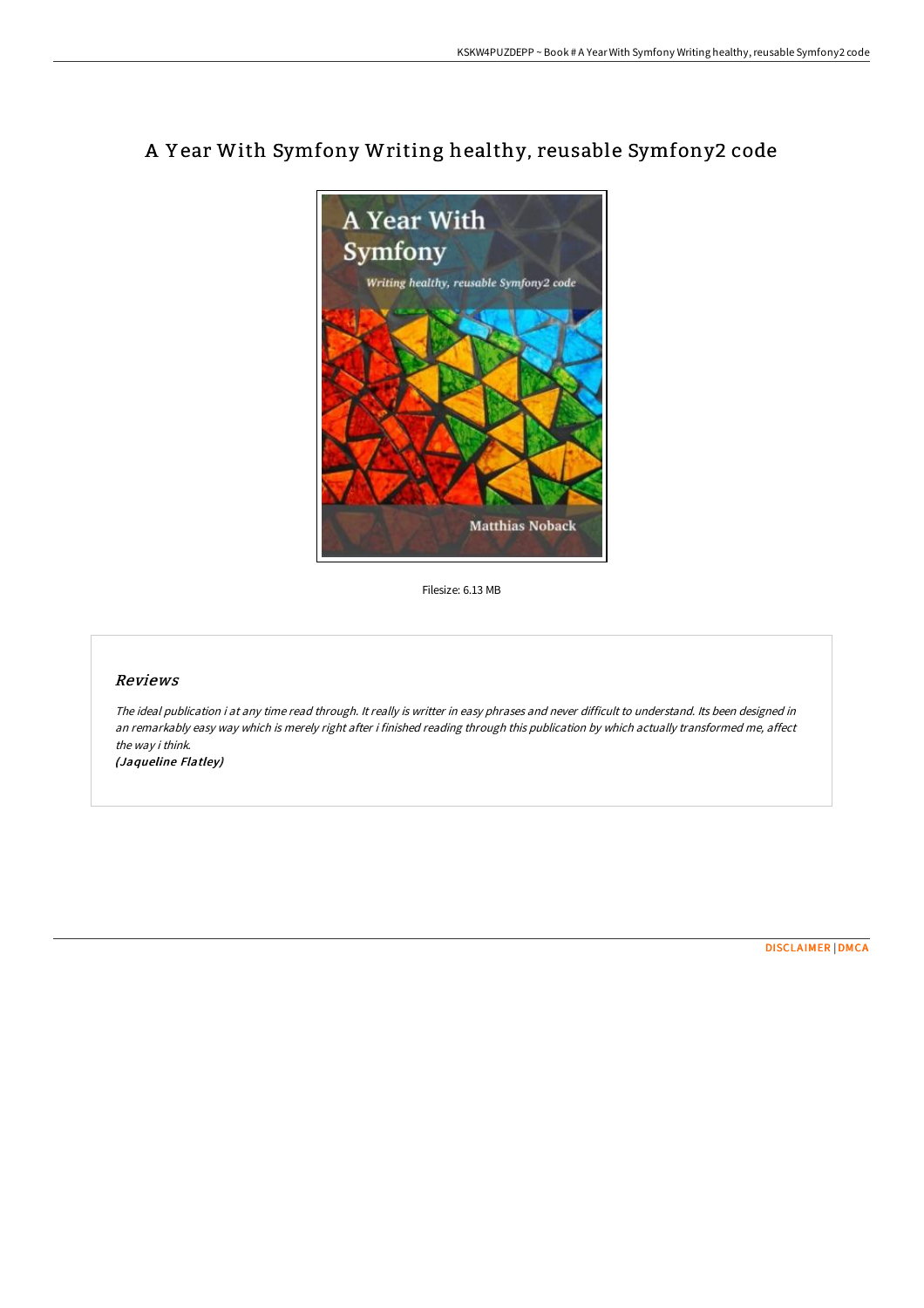## A YEAR WITH SYMFONY WRITING HEALTHY, REUSABLE SYMFONY2 CODE



To save A Year With Symfony Writing healthy, reusable Symfony2 code PDF, make sure you follow the hyperlink under and download the ebook or gain access to other information that are have conjunction with A YEAR WITH SYMFONY WRITING HEALTHY, REUSABLE SYMFONY2 CODE ebook.

Matthias Noback. Paperback. Condition: New. 230 pages. Dimensions: 11.0in. x 8.5in. x 0.5in.Ive written A Year With Symfony for you, a developer who will work with Symfony2 for more than a month (and probably more than a year). You may have started reading your way through the official documentation (The Book), the cookbook, some blogs, or an online tutorial. You know now how to create a Symfony2 application, with routing, controllers, entities or documents, Twig templates and maybe some unit tests. But aFer these basic steps, some concerns will raise about. . . The reusability of your code - How should you structure your code to make it reusable in a future project Or even in the same project, but with a different view or in a console command The quality of the internal API you have knowingly or unknowingly created - What can you do to ensure that your team members will understand your code, and will use it in the way it was meant to be used How can you make your code flexible enough to be used in situations resembling the one you wrote it for The level of security of your application - Symfony2 and Doctrine seem to automatically make you invulnerable for well-known attacks on your web application, like XSS, CSRF and SQL injection attacks. But can you completely rely on the framework And what steps should you take to fix some of the remaining issues The inner workings of Symfony2 - When you take one step further from creating just controllers and views, you will soon need to know more about the HttpKernel which is the heart of a Symfony2 application. How does it know what controller should be used, and which template And how can you override any decision thats made while handling...

 $\mathbf{H}$ Read A Year With Symfony Writing healthy, reusable [Symfony2](http://techno-pub.tech/a-year-with-symfony-writing-healthy-reusable-sym.html) code Online  $\blacksquare$ [Download](http://techno-pub.tech/a-year-with-symfony-writing-healthy-reusable-sym.html) PDF A Year With Symfony Writing healthy, reusable Symfony2 code